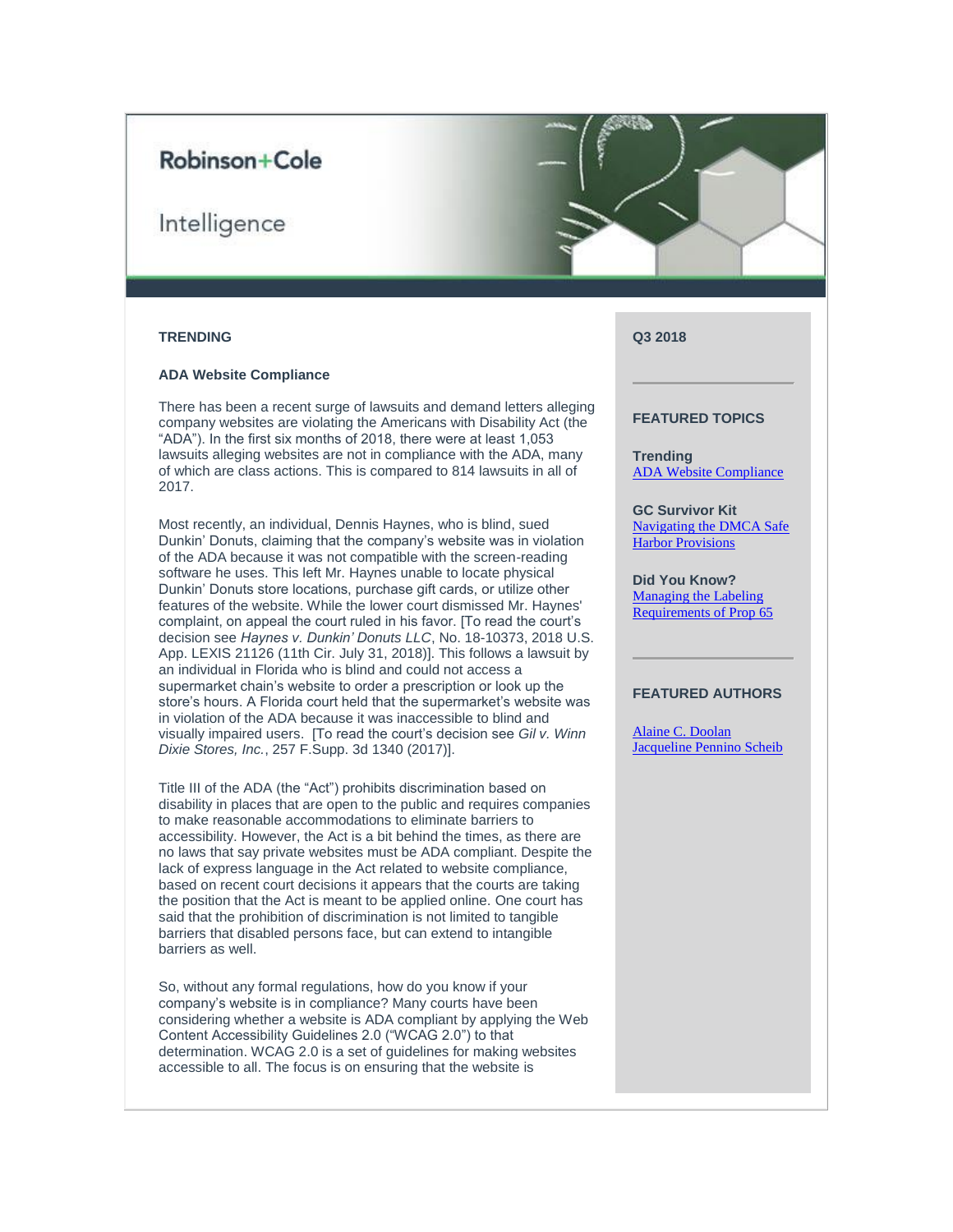perceivable, operable, and understandable for those with impairments. This includes, for example, providing text alternatives to any non-text images, providing captions for audio content, using adequate text sizing, text contrasting, and the use of animation. WCAG 2.0 is split into three levels of conformance — Level A, Level AA, and Level AAA — with Level A being the minimum requirements and Level AAA being the maximum requirements. Many courts have taken the position that Level AA provides an adequate level of web accessibility without being too burdensome or expensive. Please note though that on June 5, 2018, the WCAG 2.0 guidelines were expanded to add 17 new criteria. The new criteria, which are known as WCAG 2.1, are not a replacement for WCAG 2.0 but rather are "add-ons" to the WCAG 2.0 criteria. [For more information on WCAG 2.0 and WCAG 2.1, visit W3C's [website](https://protect-us.mimecast.com/s/p82uCJ61nRfqQZ6vCvL_ci?domain=w3.org)].

Based on the increasing number of lawsuits on this issue, although specific compliance rules are not mandated by law, companies may want to review their websites to confirm whether they are compliant under WCAG 2.0 and if they will be compliant under WCAG 2.1. If the answer to this statement is "no," then the company may want to consider a website update or redesign.

# **GC SURVIVOR KIT**

#### <span id="page-1-0"></span>**Navigating the DMCA Safe Harbor Provisions**

When the Digital Millennium Copyright Act (DMCA) was signed into law in 1998, it implemented numerous significant changes to U.S. copyright laws. Among other things, a key area of the DMCA is the adoption of mechanisms for protecting certain types of businesses that provide internet services from secondary liability associated with copyright infringement that may occur through the use of their services by others. In particular, the DMCA provides that service providers who provide transitory communications, system caching, storage of information on systems or networks at the direction of users, or information location tools (each, an ISP) could follow certain requirements and qualify for a "safe harbor" from liability. The requirements were outlined in 17 U.S.C. §512 and provide that:

**a)** the ISP must adopt and enforce a policy for terminating subscribers that are repeat infringers;

**b)** the ISP may not interfere with technology that helps identify infringers and protect copyrighted works; and **c)** in the case of ISPs engaged in the storage of information on a system or network at the direction of a user, the ISP must:

> **(i)** have a system for notification of infringing activity and then act swiftly to remove content that it has been informed is infringing; and

**(ii)** have a system for counter-notice to reinstate content that a subscriber believes has been wrongly removed.

Earlier this year, the case of *BMG Rights Mgmt. (US) LLC v. Cox*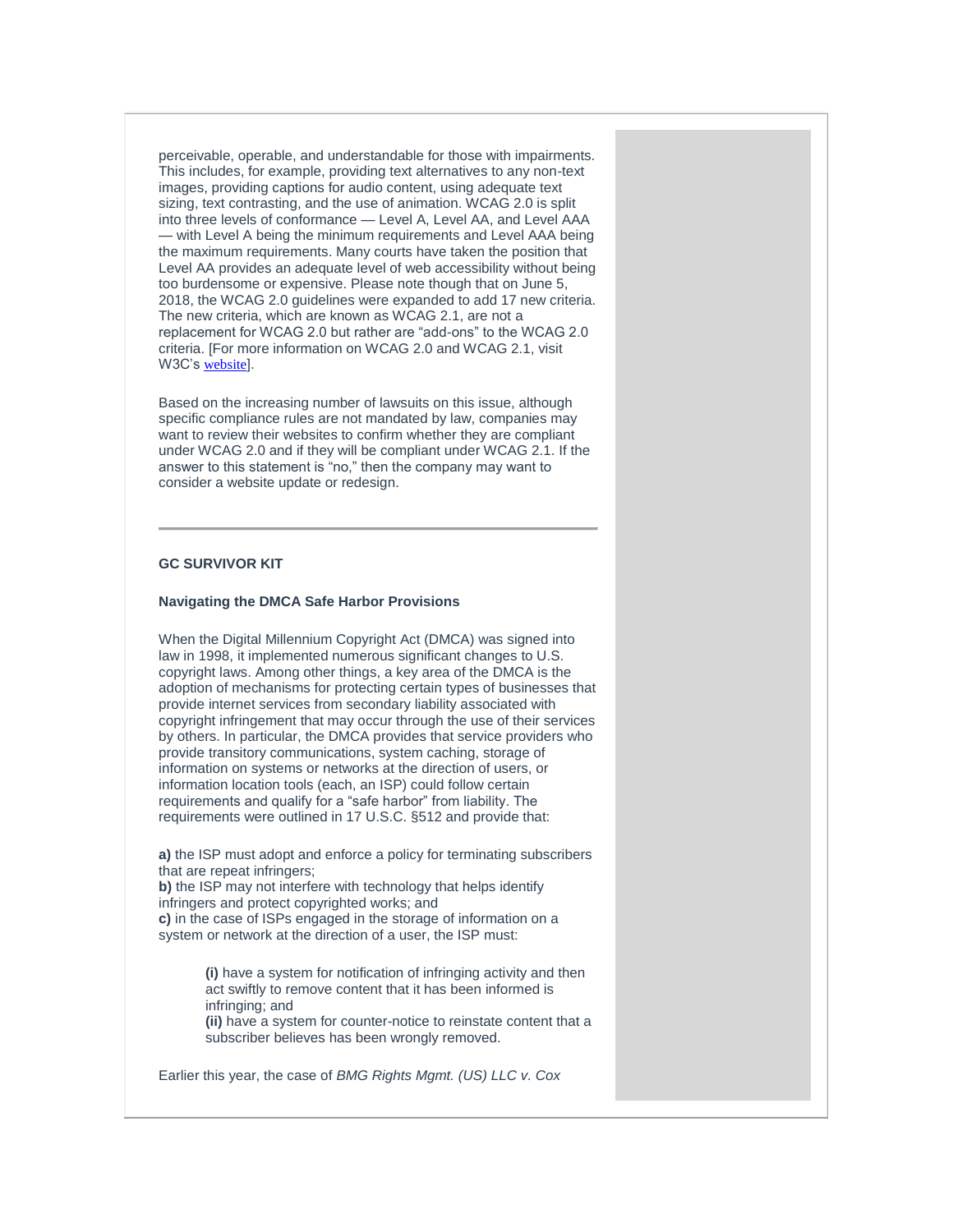*Communications, Inc.*, No. 16-1972, No. 17-1352, No. 17-1353, 2018 U.S. App. LEXIS 2487 (4th Cir. 2018) considered the question of the appropriate scope of the safe harbor requirement to adopt and enforce a policy for terminating repeat infringers. The procedural background of the case was that Cox was appealing a jury trial decision that found Cox liable for willful infringement of music copyrights and awarded BMG \$25 million in statutory damages. Cox appealed on the grounds that the district court should have granted Cox's motion for summary judgment on the basis of the DMCA safe harbor provisions and failed to properly instruct the jury on contributory infringement. The Fourth Circuit rejected Cox's claim that it met the safe harbor requirements, but remanded to district court on the issue of jury instructions. This article focuses only on the safe harbor elements of the decision.

Cox argued that it had met the requirements of the applicable DMCA safe harbor provisions. Specifically, Cox argued that it had a policy, as required, and that it enforced that policy. Cox also argued that the DMCA's use of the term "infringers" was intended to apply to infringers who were adjudicated as infringers by a court of law. The court quickly concluded that the plain language of the DMCA did not require a narrow reading of the term "infringers" such that they need to have been *adjudicated* infringers by a court of law. In assessing whether Cox had implemented a policy that provided for termination in appropriate circumstances, the court determined that while a policy did exist, it did not meet the requirements for either terminating repeat infringers or swiftly removing infringing content.

The facts of the case reflected that Cox had a 13-strike process for receipt of notifications of infringement, which included numerous additional chances and reactivation standards. The evidence also showed that the process rarely resulted in termination of infringers and, in those instances where infringers were terminated, Cox routinely reinstated the terminated user after a very brief period. Cox's internal email traffic referred to these reactivations as a "start over" and, as one email stated, their general perspective was that "DMCA  $=$ reactivate." In addition, the trial record showed that Cox engaged in a practice of blacklisting certain persons such that their notices of infringement were never acted upon. For example, the trial produced evidence that Cox decided to automatically delete notices received from BMG's agent, Rightscorp and, therefore, that all notices of music copyright infringement originating from Rightscorp on behalf of BMG were never acted upon despite the existence of a DMCA-related policy. Not surprisingly, in light of these facts, the court held that the trial court had not erred in concluding that Cox did not meet the safe harbor requirements.

The DMCA-granted safe harbor is designed to insulate ISPs from liability over which they have minimal control, and also to encourage ISPs to be a part of the solution to help stop infringing uses. The Cox case illustrates how quickly the basic requirements of the DMCA can get overwhelmed by business revenue goals. Stick to the basics with a simple notification process and meaningful action to both remove content that is infringing and, subsequently, to terminate users that repeatedly infringe. The risk of losing the safe harbor protections can quickly outweigh the minimal revenue that is saved by not removing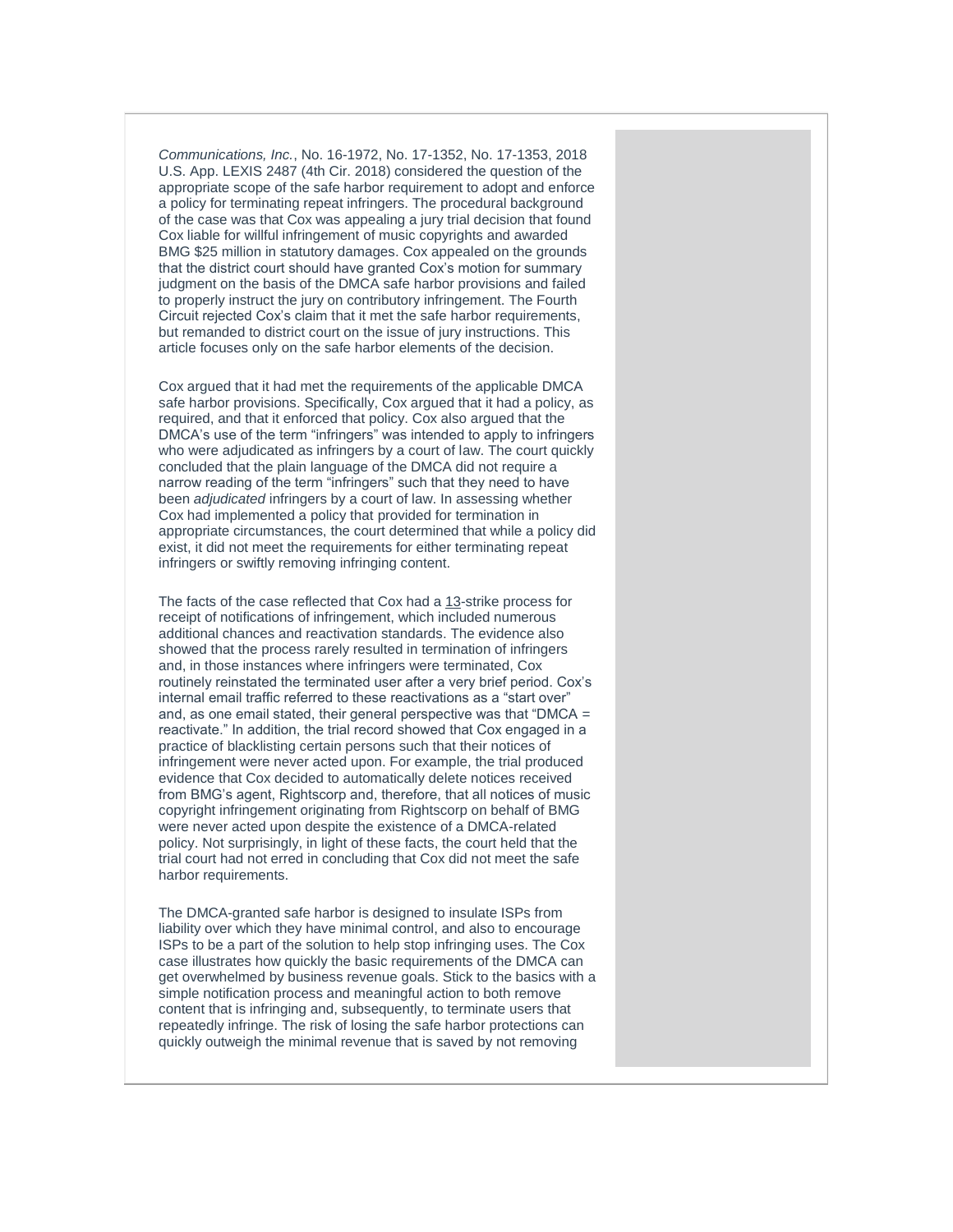infringing content and not terminating repeat infringers.

# **DID YOU KNOW?**

# <span id="page-3-0"></span>**Managing the Labeling Requirements of Prop 65**

Do you manufacture, distribute, or supply consumer products that are sold in California? If yes, do your products contain warnings that are Proposition 65-compliant and are the warnings compliant with the Amended Proposition 65 rules that went into effect on August 30, 2018?

#### What is Proposition 65?

In 1986 California approved an initiative to address concerns about exposure to toxic chemicals. That initiative became the Safe Drinking Water and Toxic Enforcement Act of 1986, which is better known by its original name, Proposition 65. Proposition 65 requires (i) the State to publish a list of chemicals that the California Office of Environmental Health Hazard Assessment (OEHHA) has determined to cause cancer or birth defects or other reproductive harm; and (ii) businesses with 10 or more employees to notify Californians about significant amounts of chemicals in the products they purchase. In addition, Proposition 65 also prohibits California businesses from knowingly discharging amounts of listed chemicals into sources of drinking water. Proposition 65 does not ban or restrict the sale of chemicals on the OEHAA list. Rather, the warnings are intended to help Californians make informed decisions about their exposures to these chemicals from the products they use and the places they go.

# Rules under Amended Proposition 65

Proposition 65 was amended in September 2016, and on August 30, 2018, the amended rules went into effect. The amendments do the following:

- Require the addition of new "tailored" warnings that provide more specific information for certain kinds of exposures, products, and places.
- Provide for website warnings for products purchased over the Internet.
- Provide for warnings in languages other than English in some cases.
- Help to clarify the roles and responsibilities of manufacturers and retailers in providing warnings. Manufacturers have the primary responsibility for providing Proposition 65-mandated warnings. This can be done by putting warning labels on the products, providing notices to distributors, importers or retail outlets, or entering into written agreements with retailers to modify the allocation of responsibility.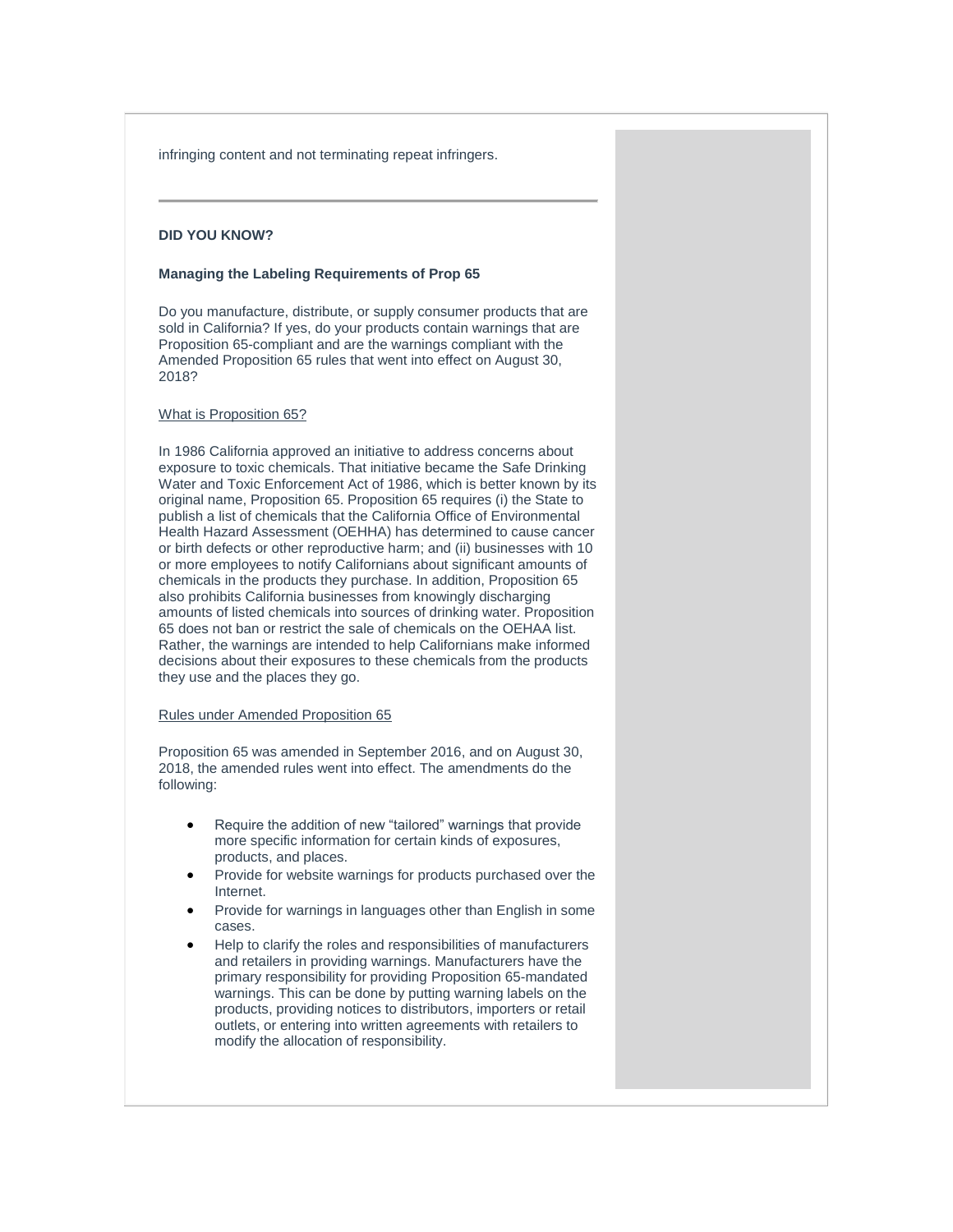# Warning Label Requirements

Some, but not all of the requirements for the warning labels are as follows:

- The warning must be "clear and conspicuous."
- The warning will say the product "can expose you to" a Proposition 65 stipulated chemical rather than saying the product "contains" the chemical.
- The warning must contain the  $\triangle$  symbol.
- (The symbol can be found at [https://www.p65warnings.ca.gov/warning-symbol](https://protect-us.mimecast.com/s/W0_5CBBvMyH7ljwrSzxk4v?domain=p65warnings.ca.gov))
- The word "WARNING" must appear to the right of the warning symbol and be in all capital letters and bold print. The symbol must be in a size no smaller than the height of the word "WARNING."

An example of a warning notice under the amended rules is as follows:

**WARNING:** This product can expose you to chemicals including arsenic, which is known to the State of California to cause cancer. For more information, go to [www.P65Warnings.ca.gov](https://protect-us.mimecast.com/s/n2ybCKrGoRi2rOXNTGEbxN?domain=p65warnings.ca.gov).

The Safe Harbor provisions under Proposition 65 do allow for longlabel form and short-form warnings. Information on both can be found [here](https://protect-us.mimecast.com/s/CmF6CL9GpRiRYKGrSrltTM?domain=p65warnings.ca.gov).

#### Enforcement of Proposition 65

The California Attorney General's Office enforces Proposition 65. Any district attorney or city attorney (for cities whose population exceeds 750,000) may also enforce Proposition 65. In addition, any individual acting in the public interest may enforce Proposition 65 by filing a lawsuit against a business alleged to be in violation of this law. Penalties for violating Proposition 65 by failing to provide warnings can be as high as \$2,500 per violation per day.

*Note: This article does not cover all of the requirements or exceptions to Proposition 65 or its safe harbor provisions. For more information on these warning label requirements please visit*  [https://oehha.ca.gov/proposition-65/law/proposition-65-law-and-regulations](https://protect-us.mimecast.com/s/USUPCERygBt36Lv2HpEDJr?domain=oehha.ca.gov).

**Contributors:**

[Jacqueline Pennino Scheib](https://protect-us.mimecast.com/s/3dwMCNkGrRC0M7O8Syz5P0?domain=rc.com) | [Alaine C. Doolan](https://protect-us.mimecast.com/s/7IW6CM8Xq6Hq6Xw1CPAqJB?domain=rc.com)

[Nathaniel T.](https://protect-us.mimecast.com/s/QblECOYGvRfp2n7jIwo_L9?domain=rc.com) Arden | [Kelly Frye Barnett](https://protect-us.mimecast.com/s/03RPCPNGw8CK5WjRiQy-Gb?domain=rc.com) | [William J. Egan](https://protect-us.mimecast.com/s/7asACQWXxRfkNO2pC5L2RY?domain=rc.com)

[Benjamin C. Jensen](https://protect-us.mimecast.com/s/dtSZCR6Xy7fvgEM1srK5i7?domain=rc.com) | [Andrew W. Monthey](https://protect-us.mimecast.com/s/RaYoCVOWD9FxP3W6TOqe9f?domain=rc.com) | [Brian E. Moran](https://protect-us.mimecast.com/s/Xm0aCW61ERf5yOMKHomcXl?domain=rc.com) | [James R. Nault](https://protect-us.mimecast.com/s/1YOWCXDPGRfXM28RsGFklo?domain=rc.com)